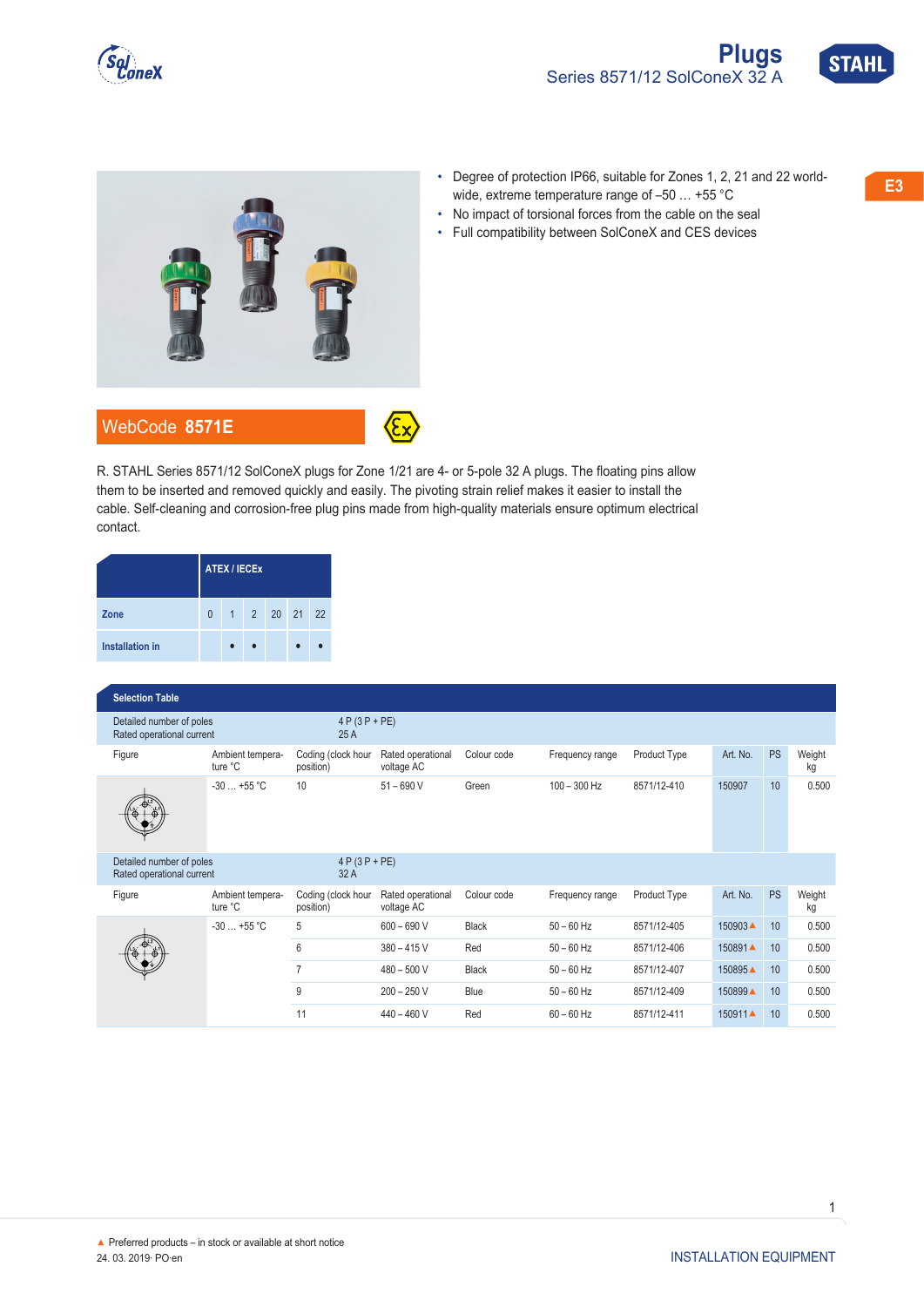

| <b>Selection Table</b>                                |                             |           |                                                                |                                 |                              |              |             |            |                          |
|-------------------------------------------------------|-----------------------------|-----------|----------------------------------------------------------------|---------------------------------|------------------------------|--------------|-------------|------------|--------------------------|
| Detailed number of poles<br>Rated operational current |                             | 32A       | $5P(3P+N+PE)$                                                  |                                 |                              |              |             |            |                          |
| Figure                                                | Ambient tempera-<br>ture °C | position) | Coding (clock hour Rated operational Colour code<br>voltage AC |                                 | Frequency range Product Type |              |             |            | Art. No. PS Weight<br>kg |
|                                                       | $-30+55 °C$                 |           | $220 - 380$ V                                                  | Red                             | $50 - 50$ Hz                 | 8571/12-503  | 220033      | 10         | 0.600                    |
| $\frac{1}{2}$                                         |                             |           | $57 - 75 V/$<br>$100 - 130 V$                                  | Yellow                          | $50 - 60$ Hz                 | 8571/12-504  | 220034      | 10         | 0.600                    |
|                                                       |                             |           | $347 - 400 V/$<br>$600 - 690 V$                                | Black                           | $50 - 60$ Hz                 | 8571/12-505  | 150877▲ 10  |            | 0.600                    |
|                                                       |                             |           | $200 - 240 V/$<br>$346 - 415$ V                                | Red                             | $50 - 60$ Hz                 | 8571/12-506  | 150855▲ 10  |            | 0.600                    |
|                                                       |                             |           |                                                                | $277 - 288 V/$<br>$480 - 500$ V | Black                        | $50 - 60$ Hz | 8571/12-507 | 150864▲ 10 |                          |
|                                                       |                             |           | $120 - 144 V/$<br>$208 - 250$ V                                | Blue                            | $50 - 60$ Hz                 | 8571/12-509  | 150871▲ 10  |            | 0.600                    |
|                                                       |                             | 11        | $250 - 265 V/$<br>$440 - 460 V$                                | Red                             | $60 - 60$ Hz                 | 8571/12-511  | 150883▲ 10  |            | 0.600                    |

| <b>Technical Data</b>                     |                                                                                                                                                                         |  |  |  |  |  |  |  |
|-------------------------------------------|-------------------------------------------------------------------------------------------------------------------------------------------------------------------------|--|--|--|--|--|--|--|
| <b>Explosion Protection</b>               |                                                                                                                                                                         |  |  |  |  |  |  |  |
| Ambient temperature °C                    | $-30+55$ °C                                                                                                                                                             |  |  |  |  |  |  |  |
| Gas explosion protection IECEx            | Ex db eb IIC T5 Gb                                                                                                                                                      |  |  |  |  |  |  |  |
| Gas explosion protection ATEX             | ta II 2 G Ex db eb IIC T5 Gb                                                                                                                                            |  |  |  |  |  |  |  |
| Gas explosion protection EAC              | 2 Ex de IIC T6/T5<br>2 Ex de [ia] IIC T6/T5                                                                                                                             |  |  |  |  |  |  |  |
| Dust explosion protection IECEx           | Ex tb IIIC T75 °C Db                                                                                                                                                    |  |  |  |  |  |  |  |
| Dust explosion protection ATEX            | <b>E</b> II 2 D Ex tb IIIC T75 °C Db                                                                                                                                    |  |  |  |  |  |  |  |
| Dust explosion protection EAC             | Ex tD A21 IP 66 T60 °C, T75 °C                                                                                                                                          |  |  |  |  |  |  |  |
| Ambient temperature °C 2                  | $-30+40$ °C                                                                                                                                                             |  |  |  |  |  |  |  |
| Gas explosion protection IECEx 2          | Ex db eb IIC T6 Gb                                                                                                                                                      |  |  |  |  |  |  |  |
| Gas explosion protection ATEX 2           | ta II 2 G Ex db eb IIC T6 Gb                                                                                                                                            |  |  |  |  |  |  |  |
| Dust explosion protection IECEx 2         | Ex tb IIIC T60 °C Db                                                                                                                                                    |  |  |  |  |  |  |  |
| Dust Explosion Protection ATEX 2          |                                                                                                                                                                         |  |  |  |  |  |  |  |
| Certificates                              | ATEX (PTB), Brazil (ULB), EAC (STV), IECEx (PTB)                                                                                                                        |  |  |  |  |  |  |  |
| <b>Ambient Conditions</b>                 |                                                                                                                                                                         |  |  |  |  |  |  |  |
| <b>Notes</b>                              | Silicone is used as a sealing material for variants with an ambient temperature of -50 °C.                                                                              |  |  |  |  |  |  |  |
| <b>Mechanical Data</b>                    |                                                                                                                                                                         |  |  |  |  |  |  |  |
| Degree of protection (IP)                 | <b>IP66</b>                                                                                                                                                             |  |  |  |  |  |  |  |
| Degree of protection note                 | according to IEC/EN 60529                                                                                                                                               |  |  |  |  |  |  |  |
| Enclosure material                        | Polyamide, Glass fibre reinforced                                                                                                                                       |  |  |  |  |  |  |  |
| Silicone-free                             | Yes                                                                                                                                                                     |  |  |  |  |  |  |  |
| Connection terminals min.                 | $2.5$ mm <sup>2</sup>                                                                                                                                                   |  |  |  |  |  |  |  |
| Connection terminals finely-stranded max. | $2 \times 10$ mm <sup>2</sup>                                                                                                                                           |  |  |  |  |  |  |  |
| Components                                |                                                                                                                                                                         |  |  |  |  |  |  |  |
| Cable diameter                            | $13 - 28$ mm                                                                                                                                                            |  |  |  |  |  |  |  |
| Cable diameter note                       | 13  16 mm<br>Ring $1 + 2 + 3 + 4 + 5$ :<br>$Ring 2 + 3 + 4 + 5:$<br>16  19 mm<br>Ring $3 + 4 + 5$ :<br>19  22 mm<br>22  25 mm<br>Ring $4 + 5$ :<br>25  28 mm<br>Ring 5: |  |  |  |  |  |  |  |

2